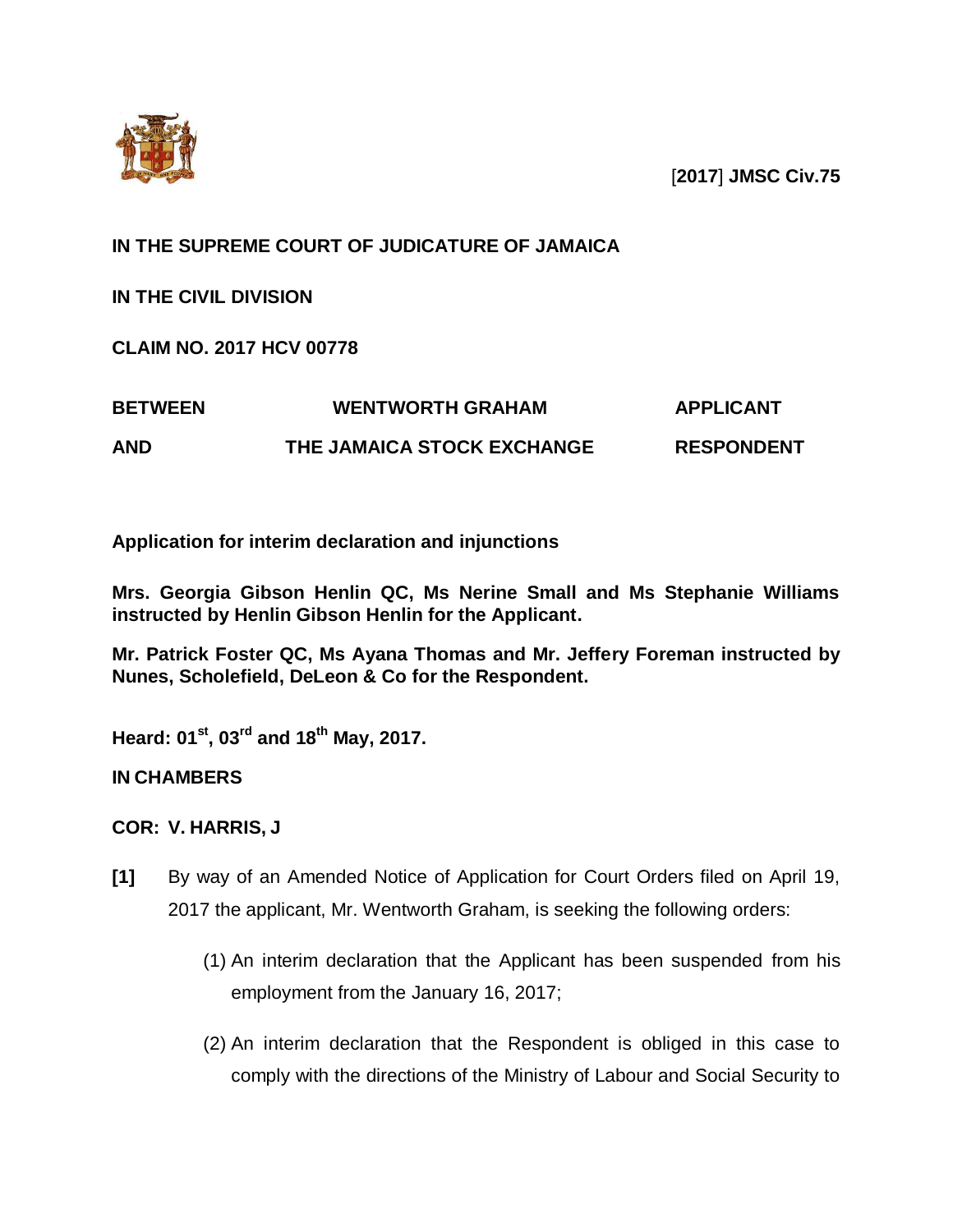attend the Industrial Disputes Tribunal for the settlement of the dispute between the Applicant and the Respondent;

- (3) An injunction restraining the Respondent from proceeding with disciplinary hearing(s) against the Applicant pending the outcome of the proceedings at the Industrial Disputes Tribunal or further order of this court;
- (4) An injunction directing the Respondent to permit the Applicant to attend work and perform his duties pending the outcome of the proceedings at the Industrial Disputes Tribunal and the application for the interim declaration and any claim filed consequent on directions herein;
- (5) Costs.
- (6) Such further and/or other relief as this Honourable Court deems just including but not limited to directions to the Applicant to file a Claim against the Respondent within such time as this Court may direct.
- **[2]** The court, as agreed by counsel on both sides, will address the orders being sought at 1, 3 and 4 above in its decision.

### **Background**

**[3]** Mr. Graham is employed to the respondent the Jamaica Stock Exchange ('JSE') as its Chief Regulatory Officer ('CRO'). He is assigned to the respondent's Regulatory and Market Oversight Division ('RMOD'). This division is the operational arm of the Regulatory Market Oversight Committee ('RMOC') at the JSE. He reports directly to the Regulatory Committee of the respondent's board. The chairman of that committee is Mr. Livingstone Morrison. The applicant, by his job description, liaises with Mrs. Marlene Street-Forrest, the respondent's general manager ('the GM'), other executives and senior managers, as well as, staff members of the JSE. He also supervises a number of persons in his department.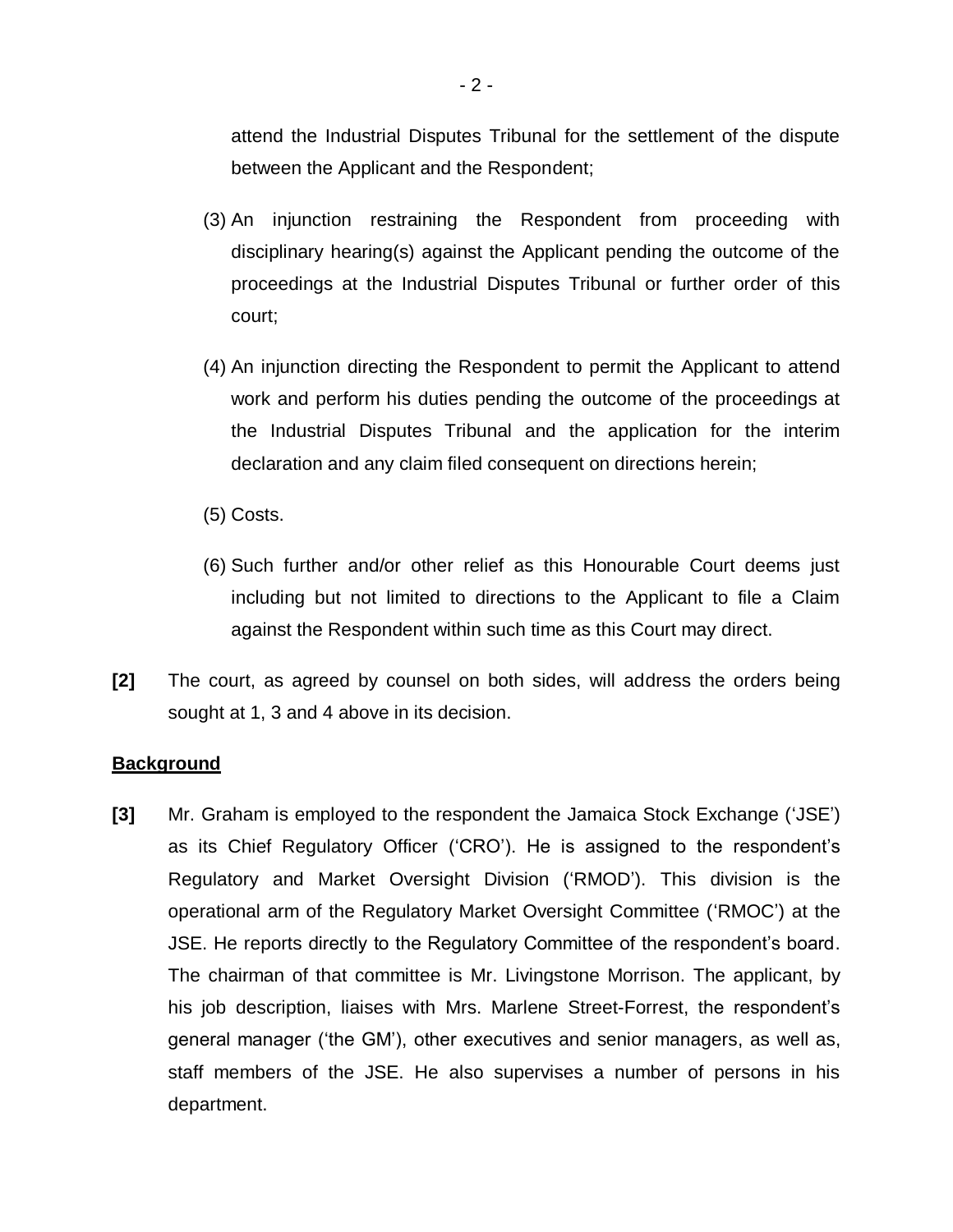- **[4]** On November 16, 2016 the applicant wrote to the GM taking issue with the JSE's consolidated audited financial statements for the quarter ending September 30, 2016. He stated that the shareholding lists for the respondent's directors, senior managers and their connected parties were inaccurate and an amended report was required.
- **[5]** The applicant also indicated the consequences of failing to submit an amended report – that the RMOD would treat the financial statements as non-compliant with "the terms of **JSE rule 407 – Quarterly Financial Statements** which could result in other enforcement actions."
- **[6]** The GM requested clarification from the applicant about this matter. He responded by directing her attention to the relevant rule (JSE rule 407) and indicated that the shareholdings of all directors, senior managers and their connected parties, whether they have zero or 1 share or greater, must be disclosed in JSE's quarterly financial statements.
- **[7]** The GM disagreed with the applicant's interpretation of rule 407 and the matter then escalated. Mr. Morrison, the chairman of the RMOC became involved and he also disagreed with the applicant's interpretation of the rule. He was also concerned about the tone of the correspondence from the applicant to the GM and another senior manager. The applicant was also instructed to revert to him.
- **[8]** A meeting was held between the applicant and Mr. Morrison and it would appear that it was decided at that meeting that there would be no need for the JSE to amend its quarterly financial statements.
- **[9]** However, on December 12, 2016 the applicant circulated the JSE monthly regulatory report which was due for publication on December 15. That report indicated that the JSE was non-compliant with rule 407.
- **[10]** The GM objected to the report and questioned the "efficacy" of the applicant in his capacity as CRO. The applicant responded demanding an apology from her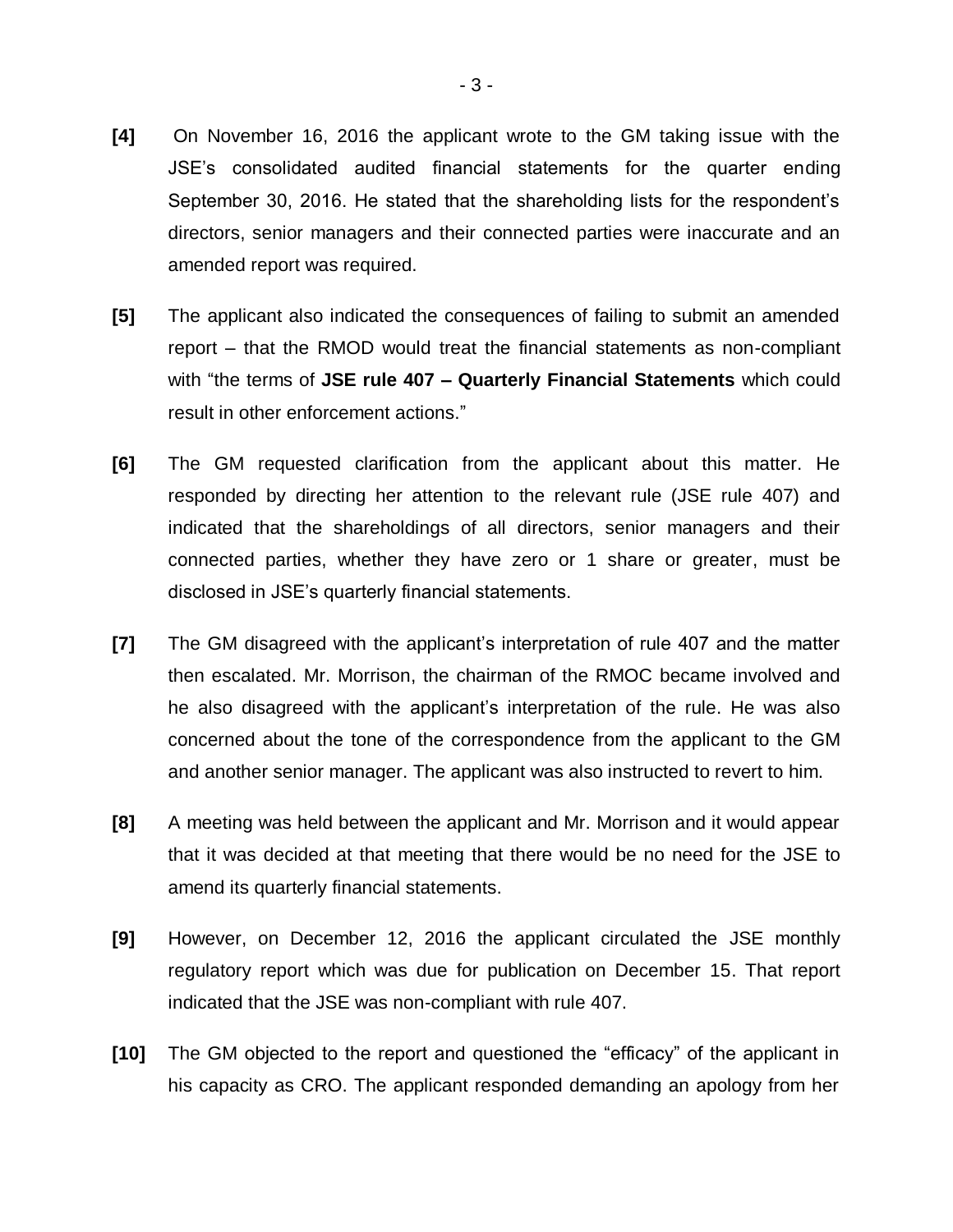as he felt that this remark was damning to his office as CRO and his image. These correspondence were by way of email and the emails between the applicant and GM were copied to a number of persons including the Manager of Human Resources (who is supervised by the GM).

- **[11]** On December 20 Mr. Morrison emailed the applicant and directed him "to cease and desist" from engaging in any further communications on the subject and that he (the applicant) was to immediately contact his office so that they could discuss the matter.
- **[12]** On January 13, 2017 the GM, on behalf of the respondent, penned a letter to the applicant which contained a number of concerns about his relationship with staff, performance and other issues relating to the discharge of his duties. It was alleged that those factors had led to a loss of confidence in him and the erosion of their relationship as employer/employee.
- **[13]** The GM in the letter advised the applicant that the JSE would be guided in the circumstances by the provisions of section 22 of the Labour Relations Code ("the Code"). This section of the Code makes provision for disciplinary procedures. However, prior to this procedure taking place, he was invited to a meeting to determine if a "mutually agreeable settlement", could be arrived at between the parties.
- **[14]** The applicant was also advised that if he did not engage in the discussions or if it was not successfully concluded, the JSE would commence disciplinary proceedings against him. He was also told that either of these two options would result in his "non-attendance at work with pay until the discussions or hearing process have been completed."
- **[15]** On January 17 the applicant responded indicating his willingness to participate in the discussions provided that the settlement involved the retention of his position and job at the JSE. In other words, the applicant made it clear that he was not willing to agree to the termination of his employment. He also indicated that he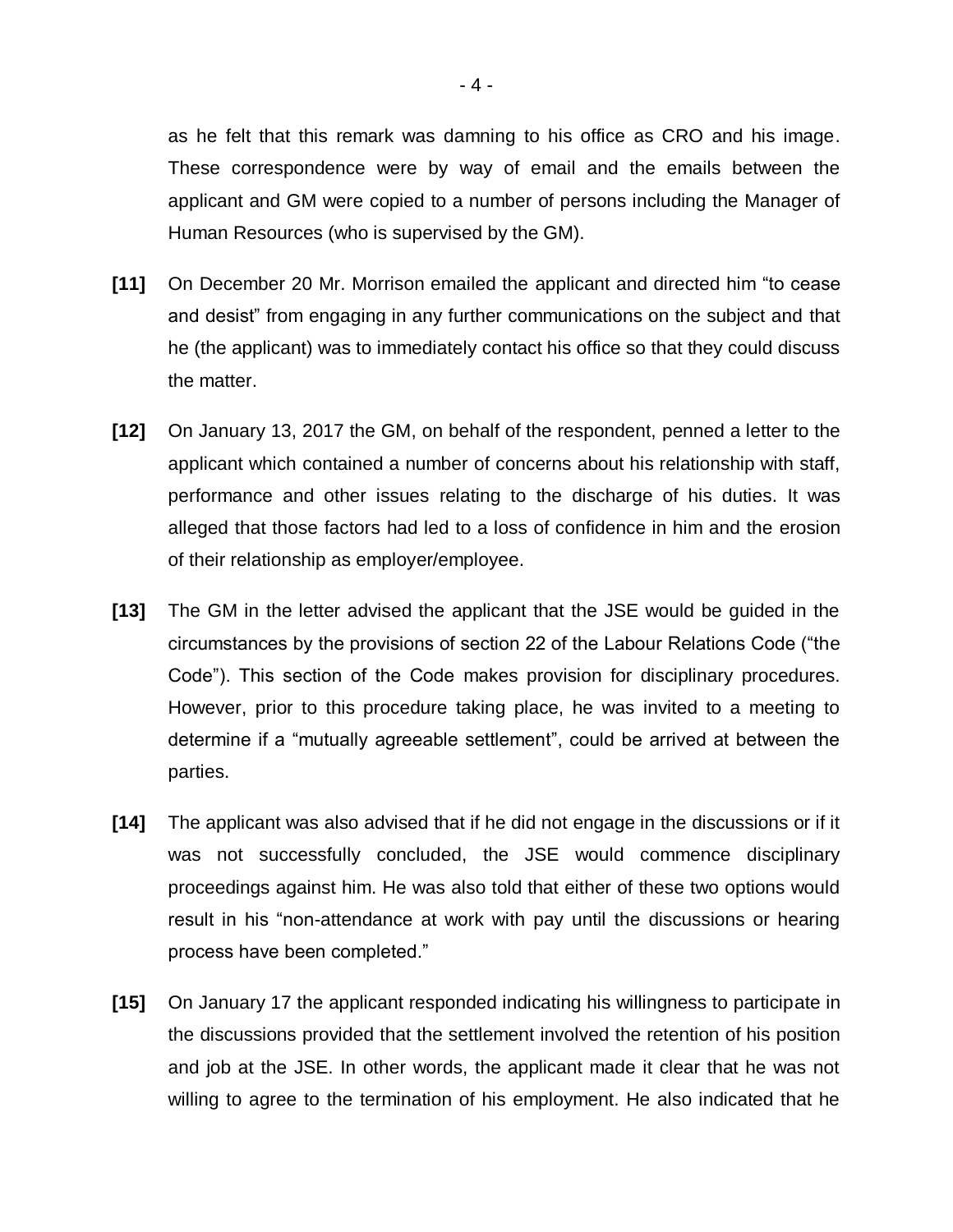did not understand the phrase/term "authorised leave" and that since he had not applied for leave he would return to work on January 19.

- **[16]** When he showed up for work on January 19, the applicant was prevented from accessing the JSE's offices by the security guard. He was also advised by a letter from the GM on the same day that the JSE would be embarking upon the disciplinary hearing. That letter provided details of what would happen next in light of the decision taken by the respondent.
- **[17]** The applicant sought legal advice on January 19. His Attorneys-at-Law wrote to the Ministry of Labour requesting that the 'dispute' that had arisen between the applicant and respondent be referred to the Minister of Labour ('the Minister).
- **[18]** The abridged version of events that followed was that at first there was some reluctance on the part of the Minister to refer the matter to the Industrial Disputes Tribunal (IDT). This was on the basis of prematurity (the attorneys had indicated that the applicant was suspended which amounted to a constructive dismissal, while a disciplinary hearing was pending), as well as, other reasons.
- **[19]** This stance did not find favour with the applicant and his attorneys and led to an action being filed against the Minister, the Attorney General of Jamaica and the respondent. However, on March 21, 2017 the Minister referred the matter to the IDT. The terms of reference to the IDT is:

*"To determine and settle the dispute between the Jamaica Stock Exchange on the one hand and Mr. Wentworth Graham on the other hand, over the suspension of his employment."*

**[20]** The action against the Minister and the Attorney General was discontinued on April 12 and the applicant thereafter amended his application (which was referred to in paragraph 1 above). He also obtained the court's permission to file and serve his claim form and particulars of claim. Mrs. Street-Forrest is a party to the claim but is not party to the present application as no interim relief is being sought against her.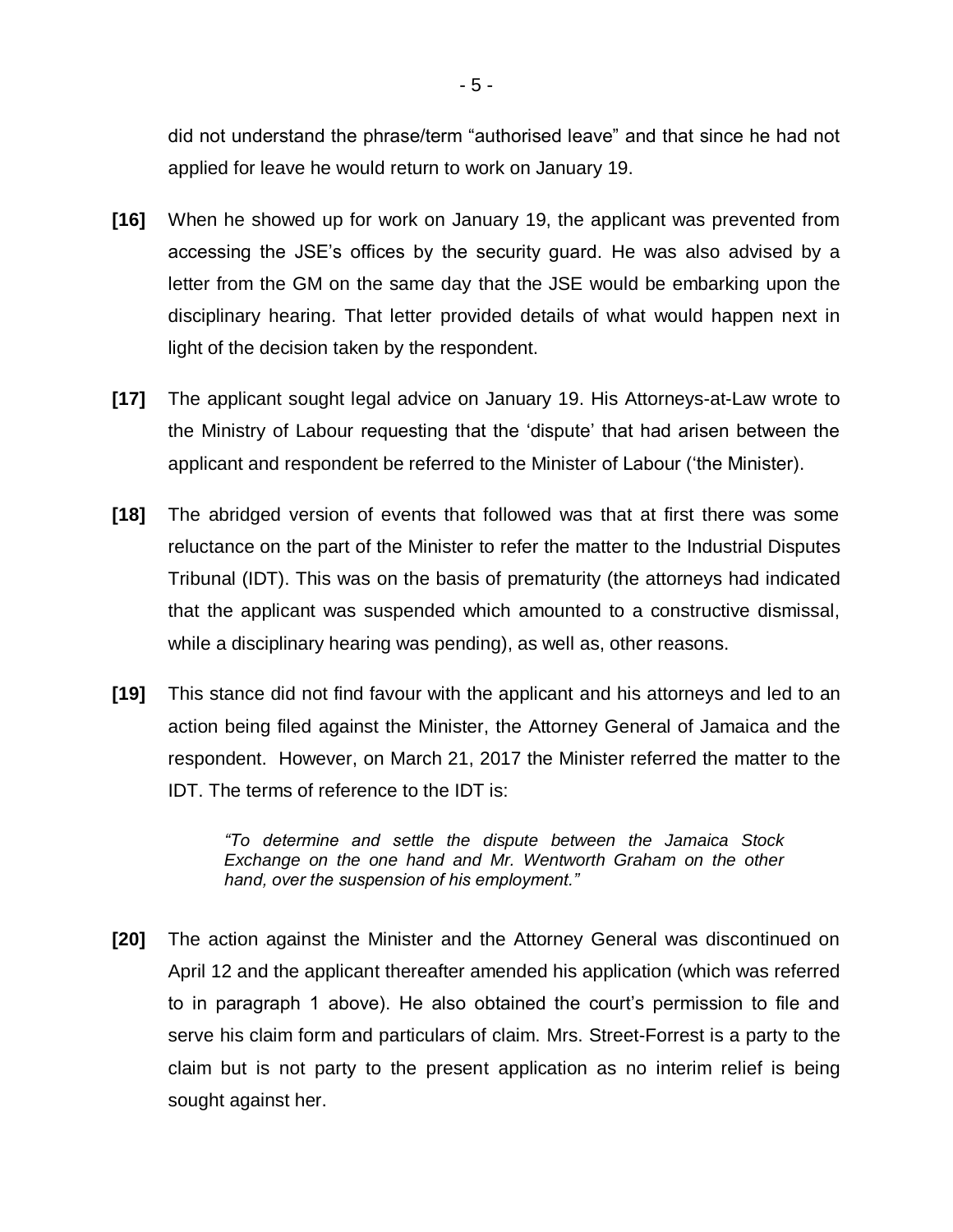**[21]** On April 24, 2017 the applicant filed a claim in the following terms:

*"1. A declaration that the Claimant is entitled to the benefits and rights conferred by his contract of employment including the statutory procedures and rights conferred on him under the Labour Relations & Industrial Disputes Act, Regulations and the Labour Relations Code.*

*2. A Declaration that the Defendant is required to comply with and/or exhaust the proceedings and procedures provided under the Labour Relations & Industrial Disputes Act and its regulations for dealing with disputes which include the Claimant's suspension.*

*3. A Declaration that the Defendant is required to comply with and/or exhaust the proceedings and procedures provided for under the Labour Relations & Industrial Disputes Act and its regulations for dealing with disputes including the Claimant's suspension prior to embarking on disciplinary proceedings arising from the same facts.*

*4. A declaration that the Claimant is entitled to remain and/or continue in his employment in accordance with its terms.*

*5. An injunction restraining the Defendant from proceeding with or otherwise convening disciplinary hearing(s) against the Claimant pending the outcome of the proceedings relating to the Claimant's suspension at the Industrial Disputes Tribunal;*

- *6. Damages for breach of contract of employment;*
- *7. Damages for libel;*
- *8. Damages for loss of investment income since 2008 to date;*

*9. Alternatively, damages being retroactive salary from 2008 to date;*

*10. Interest pursuant to Section 3 of the Law Reform (Miscellaneous Provisions) Act;*

- *11. Costs;*
- *12. Such further and/or other relief as this Honourable Court deems just.*
- **[22]** Although the applicant's 'suspension' had been referred to the IDT and the hearing has been set for September 19, 2017, the respondent has been proceeding with the arrangements for the disciplinary hearing. Dates were chosen and canvassed, the venue decided and members of the panel engaged.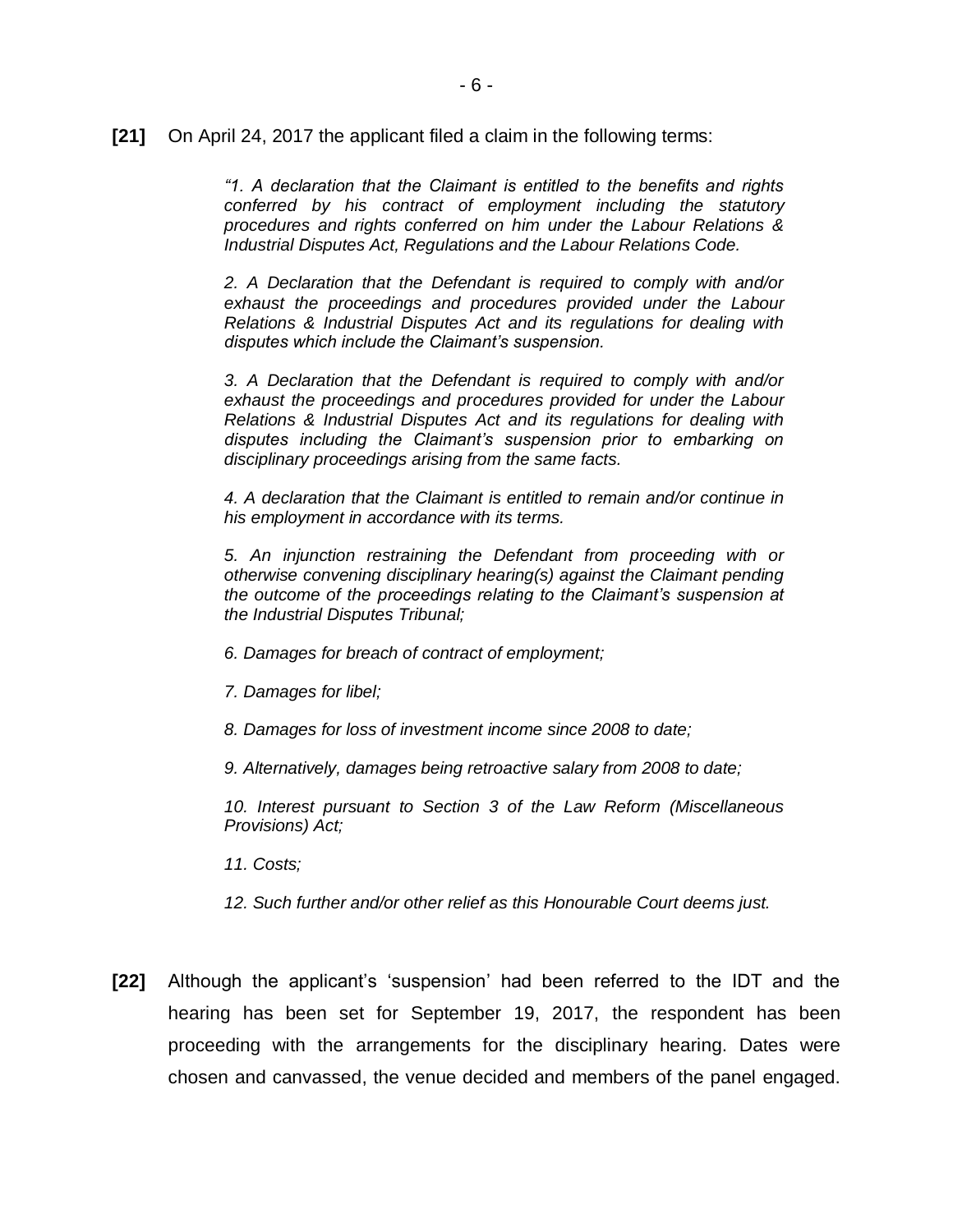It became quite evident to the applicant, that the referral to the IDT had not arrested the disciplinary proceedings. It is within this context that he is seeking the intervention of the court.

### **Discussion**

**[23]** I wish at this stage to express gratitude to the attorneys in this matter for their industry and assistance to the court. I have considered carefully all their submissions and the authorities that they have relied on. I do not intend to regurgitate them. However, during the course of the decision as I seek to address the issues that have been highlighted, I will make references to them as necessary.

### **Interim declaration that the Applicant has been suspended from his employment**

- **[24]** I indicated at the end of submissions to learned counsel Ms. Nerine Small that the applicant's request for an interim declaration that he has been suspended from his employment since January 16, 2017 will be refused.
- **[25]** Learned counsel Mr. Patrick Foster QC submitted that this issue is now before the IDT and it is for the IDT to make this determination. He further submitted that the respondent has always maintained that the applicant was placed on administrative leave or not required to attend work until the matters concerning his employment were aired whether through discussions or a formal disciplinary hearing. This is now an issue of fact for the IDT to decide, that is, whether or not the applicant was suspended and if so whether the suspension was justified in all the circumstances.
- **[26]** Mr. Foster posited that the applicant having invoked the jurisdiction of the IDT the court cannot at the same time in concurrent proceedings determine this question. This could lead to the anomaly of the court ruling one way and the IDT another. This could ultimately result in inconsistent or contradictory decisions.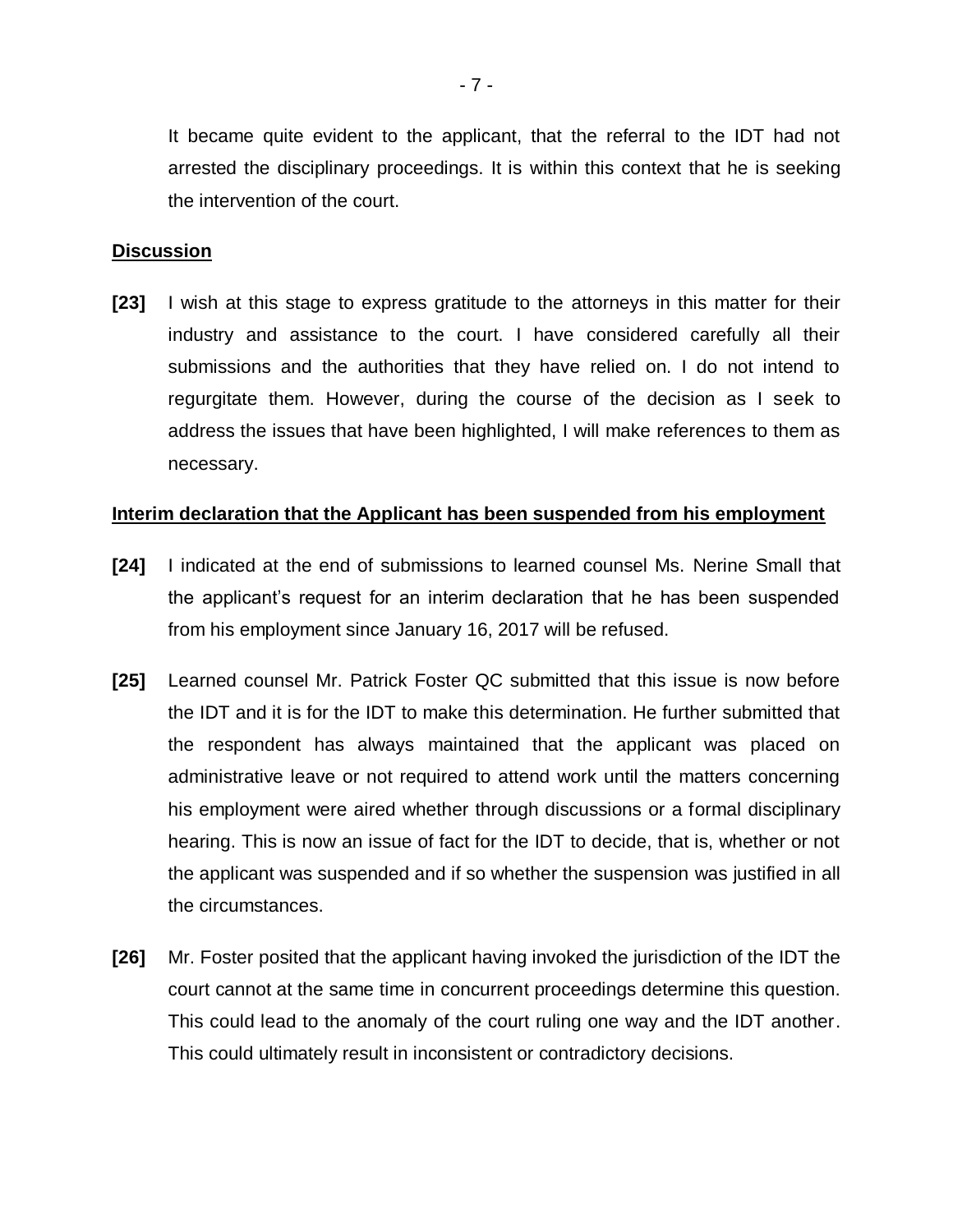- **[27]** I agree. The applicant having elected to have this issue placed before the IDT, it is for the Tribunal to determine whether he has been suspended or not. There are two positions being put forward, one from the applicant and the other from the respondent. It is for the IDT to resolve the factual conflicts that have arisen between the parties in order to determine if the applicant has been suspended or not. If I were to embark upon this exercise, it would require by necessity that I trespass upon the terrain of the IDT. Any decision that I make would effectively interfere with the Tribunal's discrete and specialized jurisdiction to settle disputes referred to it (as has been done in this case).
- **[28]** I am guided, in arriving at my decision, by Rattray P in **Village Resorts Limited v The Industrial Dispute Tribunal and Others** (1998) 35 J.L.R. 292 at pages 299 paragraphs E to F and 302 paragraph H:

*[Page 299] "It [the Labour Relations and Industrial Disputes Act (LRIDA)] establishes too, the Industrial Disputes Tribunal ("The Tribunal") to which industrial disputes are referred for settlement and whose decisions "shall be final and conclusive and no proceedings shall be brought in any Court to impeach the validity thereof, except on a point of law."*

*The Act, the [Labour Relations] Code and Regulations therefore provide the comprehensive and discrete regime for the settlement of industrial disputes in Jamaica..."*

*[Page 302] "That issue of fact is of course for the Tribunal."*

**[29]** I also find as instructive the dicta of my learned brother Sykes J in **National Commercial Bank Jamaica Ltd v The Industrial Disputes Tribunal and Peter Jennings** [2015] JMSC Civ 105 at paragraphs 49, 53, 55 and 57 of the judgment:

> *"[49] The findings of fact, their interpretation and analysis are for the statutory functionary [the IDT] and not the court...*

> *[53]...It [the IDT] must look and is duty bound to examine all the relevant circumstances, find facts, interpret them, draw conclusions and apply the statute...*

> *[55]...That is why the statute [LRIDA] gives IDT full control over fact finding...*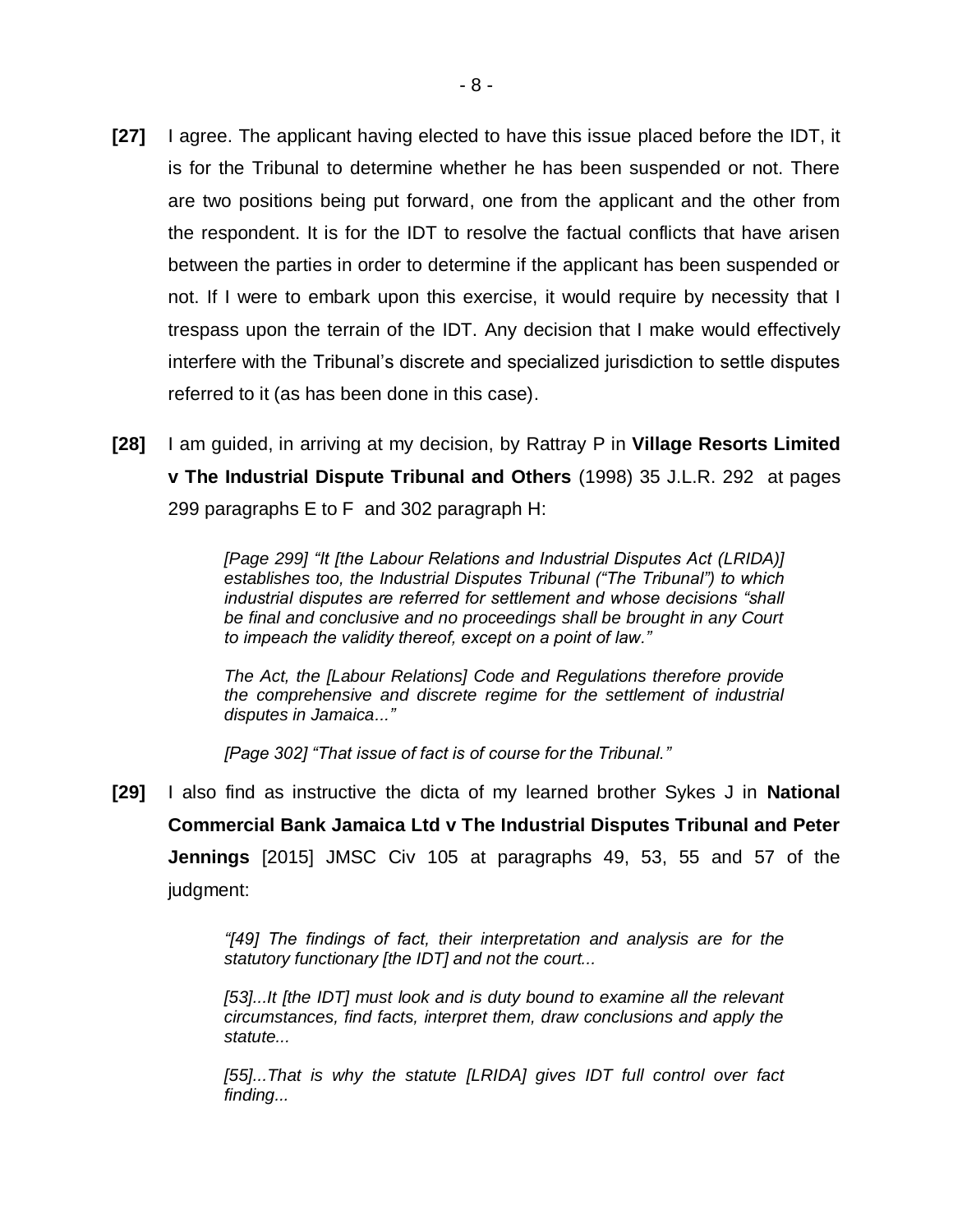*[57] The IDT's job is to say what is made of the material before it..."*

**[30]** Similarly Brooks JA in **The Industrial Dispute Tribunal v University of Technology and another** [2012] JMCA Civ 46 made it abundantly clear that, as Sykes J in his usual eloquent style stated it in the **Peter Jennings** case:

> *"[45] c. the IDT is a tribunal with its own original jurisdiction where it is a finder of fact;"*

**[31]** Learned Queen's Counsel Mrs. Georgia Gibson Henlin QC made it very clear during her submissions that a suspension is an industrial dispute as provided for in section 2 of the LRIDA and that this dispute is now before the IDT to be determined. Therefore, the court would fall into error if it were to declare, at this stage, that the applicant has been suspended from his employment. This is for the IDT.

## **An injunction directing the Respondent to permit the Applicant to attend work pending the outcome of the proceedings at the IDT**

- **[32]** This issue again is entirely in the remit of the IDT. I am again constrained to agree with Mr. Foster, that it is the prerogative of the IDT to determine whether or not the applicant has been suspended and whether his suspension was justified or not. Depending on its decision it is the IDT's duty to decide if the applicant is to return to work or not, or it may make any order that it deems appropriate in all the circumstances.
- **[33]** Rattray P in **Village Resorts Ltd** at page 304 paragraph E of the judgment stated that the IDT is:

*"...vested with a jurisdiction relating to the settlement of disputes completely at variance with basic common law concepts, with remedies including reinstatement for unjustifiable dismissal which were never available at common law and within a statutory regime constructed with concepts of fairness, reasonableness, co-operation and human relationships never contemplated by the common law."*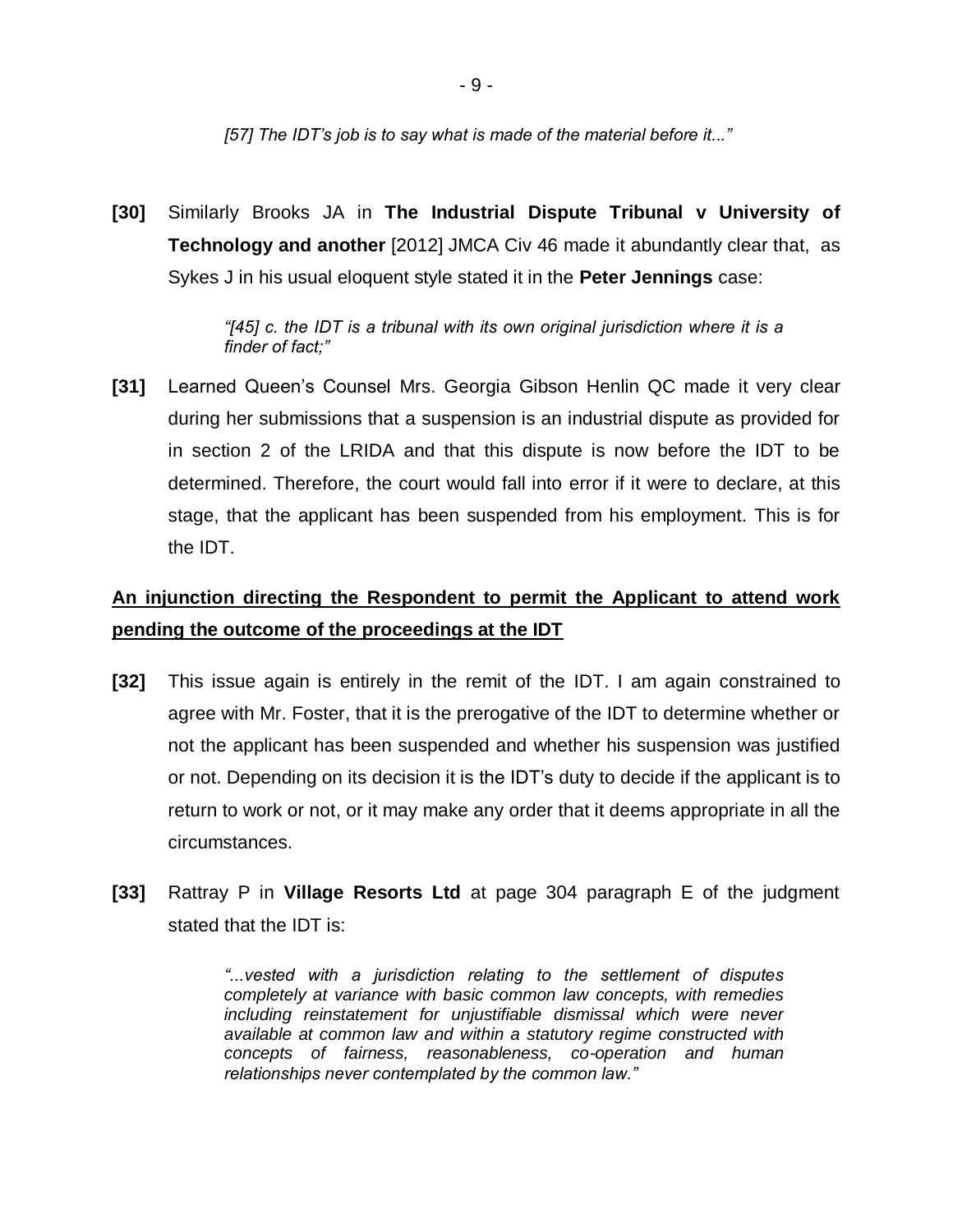- **[34]** Although the learned President made reference to the jurisdiction of the IDT to reinstate an employee on the grounds of unjustifiable dismissal, this principle is also applicable, in my view, where the IDT finds that the suspension of a worker is not justified.
- **[35]** In passing, it was my observation that Mrs. Gibson Henlin did not concentrate her submissions on these two aspects of the application, that is, the applications for interim declaration that the applicant was suspended and interim injunction directing the respondent to allow the applicant to return to work. I formed the view that she would have been aware that these are issues to be addressed by the IDT and not the court. I have absolutely no intention of encroaching upon the IDT's jurisdiction which is to settle industrial disputes referred to it and prescribe remedies, including reinstatement for an unjustifiable suspension, if it finds that this is the appropriate redress in all the circumstances.

# **An injunction restraining the respondent from proceeding with disciplinary hearing(s) against the applicant pending the outcome of the proceedings at the IDT or further order of this court**

- **[36]** This was, in my opinion, the main feature of the application in light of the detailed submissions made on the subject by both attorneys for the parties.
- **[37]** Mrs. Gibson Henlin submitted that the respondent's insistence on commencing and dealing with a disciplinary hearing notwithstanding that the applicant's suspension was still pending before the IDT was an attempt to circumvent the LRIDA and act in complete disregard of the applicant's rights and interests. The applicant, she said, is entitled to the benefits conferred on him for dealing with industrial disputes which include a suspension as provided in section 2 of the LRIDA.
- **[38]** The serious question that is to be tried, she further submitted, was whether the applicant is entitled to the benefit of the LRIDA and the Code in relation to the industrial dispute relating to his suspension. To put it another way, learned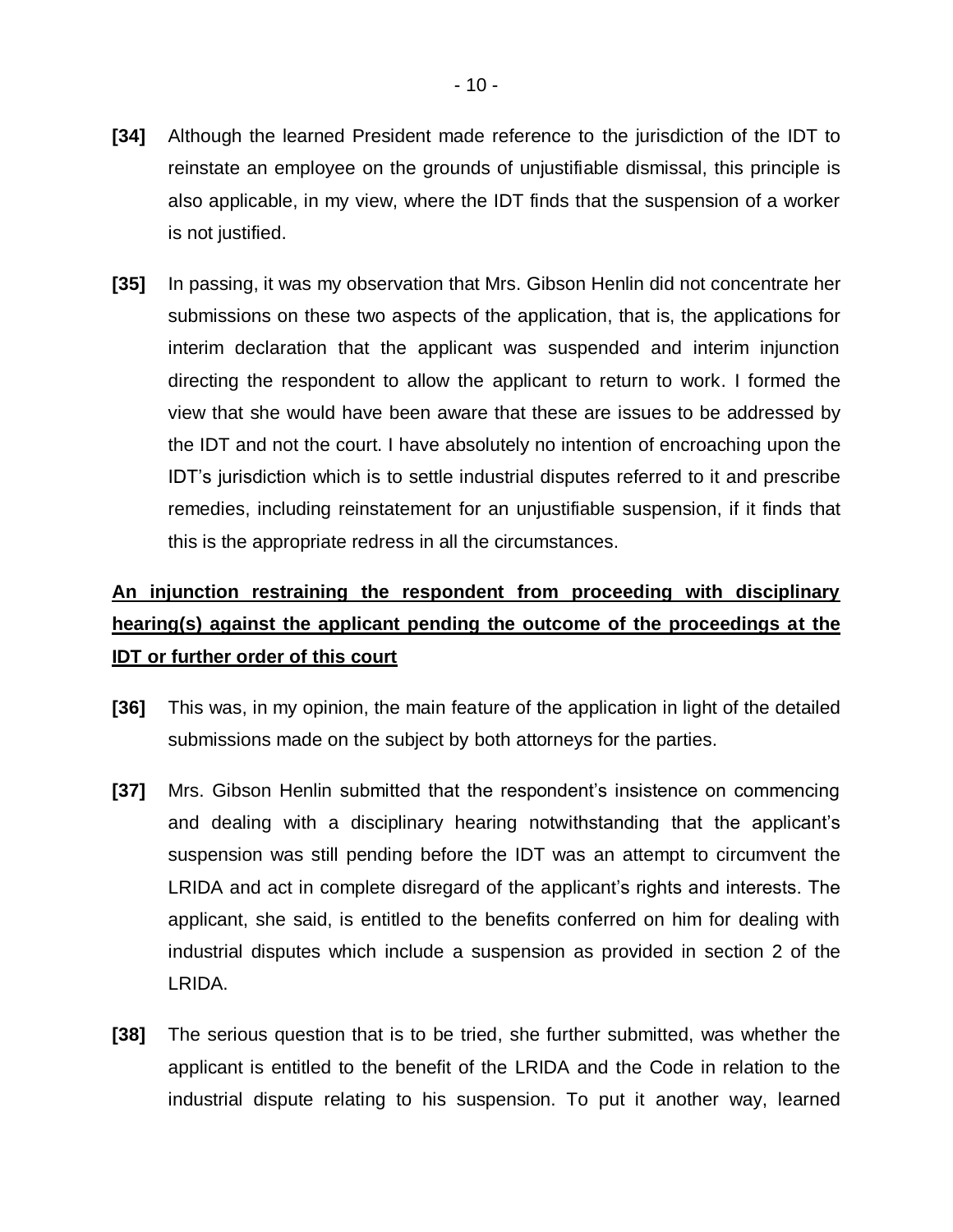Queen's Counsel posed the following question: Is the applicant entitled to have his dispute heard by the IDT prior to disciplinary proceedings being instituted against him on the basis of the same facts that gave rise to the suspension? The outcome of the disciplinary hearing (where the applicant is terminated), she said, could render nugatory the rights that have been conferred by the LRIDA in relation to his suspension. The seriousness of the matter is evidenced by the objectives of the LRIDA and the Code, she advanced.

- **[39]** Mrs. Gibson Henlin indicated that in the case at bar a reference has been made to the IDT and a date has been set for the hearing. If the JSE proceeds with the disciplinary hearing and the applicant's employment is terminated the respondent would have effectively circumvented and defeated the objects of the LRIDA and the Code. The court, therefore, should halt any process that intends to achieve this result.
- **[40]** On the issue of the balance of convenience, counsel for the applicant put forward that "the overriding consideration under this head is the adequacy of damages." She submitted that the applicant's interest in his job is akin to a property right. The right to his job and the deprivation of it without reference to the specially created regime of the IDT cannot be adequately compensated in damages. The IDT is required to and should be given the opportunity to examine and apply the provisions of LRIDA and the Code to decide whether in all the circumstances the applicant was justifiably suspended or not.
- **[41]** She also submitted that given the public law and interest element of this case the court should not order that the applicant give the usual undertaking as to damages. In the alternative, he should be given the opportunity to fortify the undertaking. It was also advanced that in all the circumstances the balance of convenience lies with granting the injunction because if this was not done, the status quo would not be preserved and it was highly possible he would lose his job when the disciplinary proceedings are concluded. If this happened, he would be deprived of his rights under LRIDA in relation to his suspension.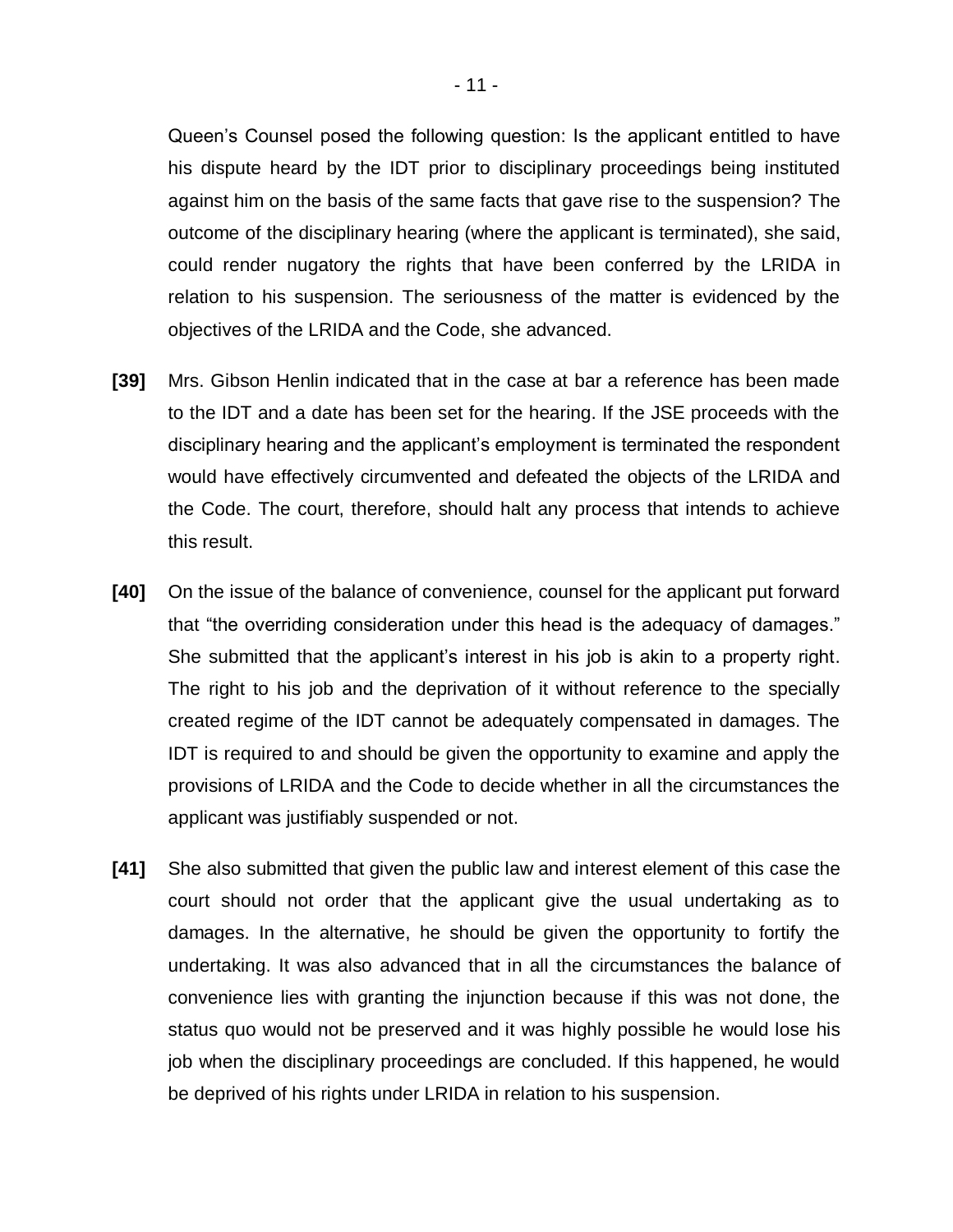- **[42]** Learned counsel for the JSE, Mr. Patrick Foster QC submitted that the application for interim declaration and injunctions ought to be refused for the following reasons:
	- (1) there is no serious question or issue to be tried; and in any event the causes of action raised in the substantive claim do not form a basis for the interim reliefs being claimed;
	- (2) even if there was a serious question to be tried, damages would be an adequate remedy;
	- (3) the balance of convenience does not favour the grant of the interim injunction; and
	- (4) the interim remedies being sought are an abuse of the process of the court as the "dispute" regarding the suspension has been referred to the jurisdiction of the IDT which is a statutory body with powers to manage its own process.
- **[43]** Mr. Foster amplified his submissions by examining the substantive claim that has been filed by the applicant. He put forward that the causes of action being pursued are breach of contract of employment, libel, and in the alternative retroactive salary from 2008 and loss of investment income. The applicant has sought the remedy of an injunction restraining the respondent from proceeding with a disciplinary hearing pending the outcome of the IDT's decision and mandating the respondent to permit the applicant to return to work. However, Mr. Foster submitted, there was no substantive cause of action against the respondent to ground the remedies being sought.
- **[44]** Mr. Foster further submitted that the applicant had failed to show that there was a serious issue to be tried. The claim for breach of contract, loss of investment income and retroactive salary was statute barred. The respondent also has a good defence to the claim for libel on the grounds of fair comment and qualified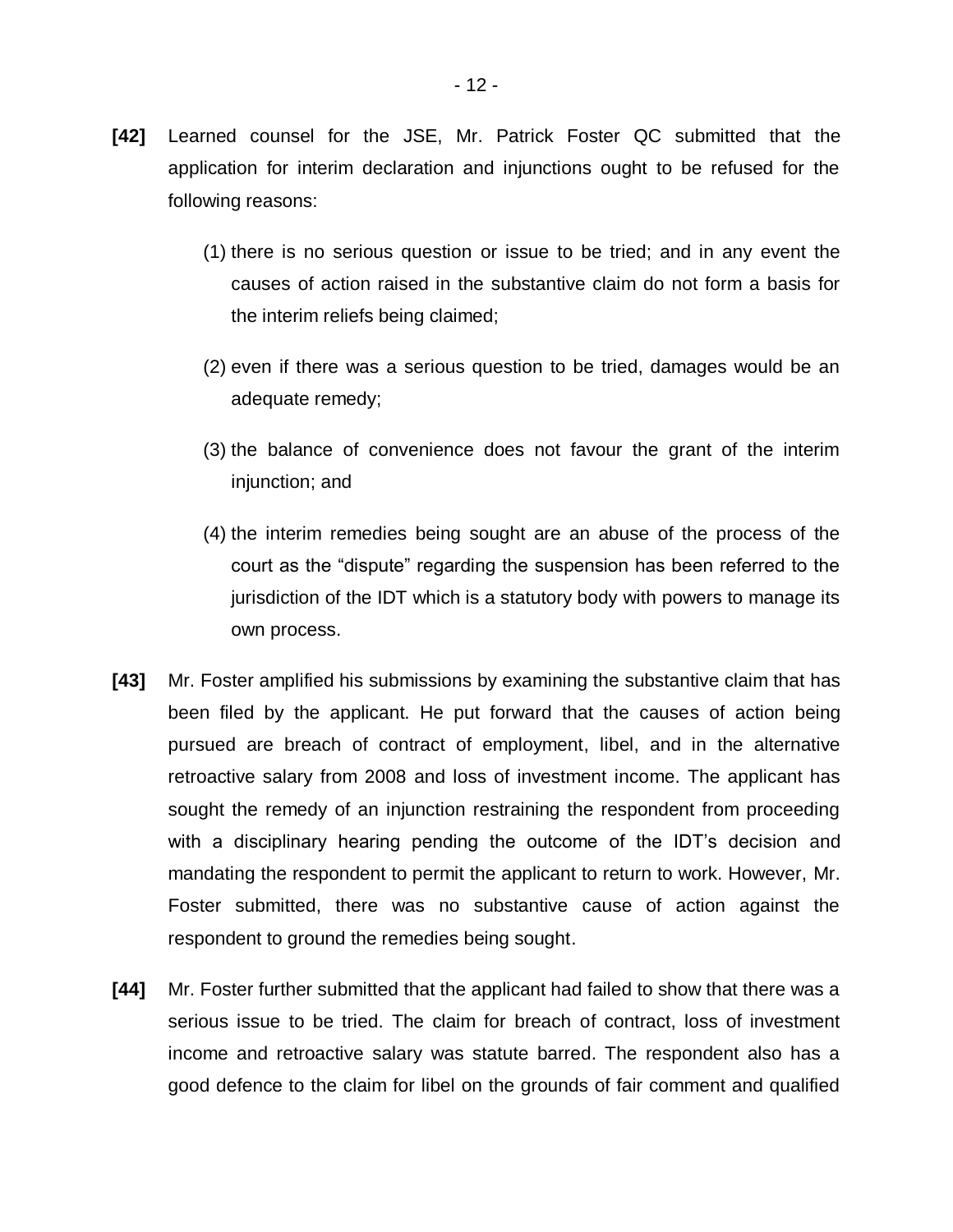privilege. In the circumstances, the applicant had not demonstrated that his claim has a real prospect of success, Mr. Foster posited.

- **[45]** It was also Mr. Foster's contention that the dispute regarding the alleged suspension was separate from the disciplinary hearings. He pointed out that the matter that was before the IDT was an allegation of the suspension of the applicant's employment. However, the matters that will be ventilated at the disciplinary hearing concern issues that the respondent thought best to be addressed in that forum. The outcome of those proceedings is unknown. The terms of reference to the IDT, therefore, does not and cannot extend to the disciplinary hearing which has not yet taken place. Mr. Foster continued that the affidavit evidence of the respondent's GM made it abundantly clear that no decision was made about those issues when the applicant was told not to attend work and this was also communicated to him. The purpose of his non-attendance at work was to facilitate the disciplinary hearings, Mr. Foster said
- **[46]** Learned counsel for the respondent also commented that if the result of the disciplinary proceedings was adverse to the applicant, he would, in any event, still have the right to approach the IDT or the court on that score.
- **[47]** In light of the decisions arrived at in paragraphs 24 to 35 above I need not address the issue of abuse of the process of the court. It is the IDT who is now charged with determining all the facts in this matter, in the context of the dispute that has been referred to them.
- **[48]** Mr. Foster also submitted that if the court finds that there is a serious question to be tried damages would be an adequate remedy to compensate the applicant. He pointed out that the applicant has also claimed damages in respect of his causes of action of breach of contract and libel, as well as, retroactive salary and loss of investment income. As a consequence, the injunction is to be refused.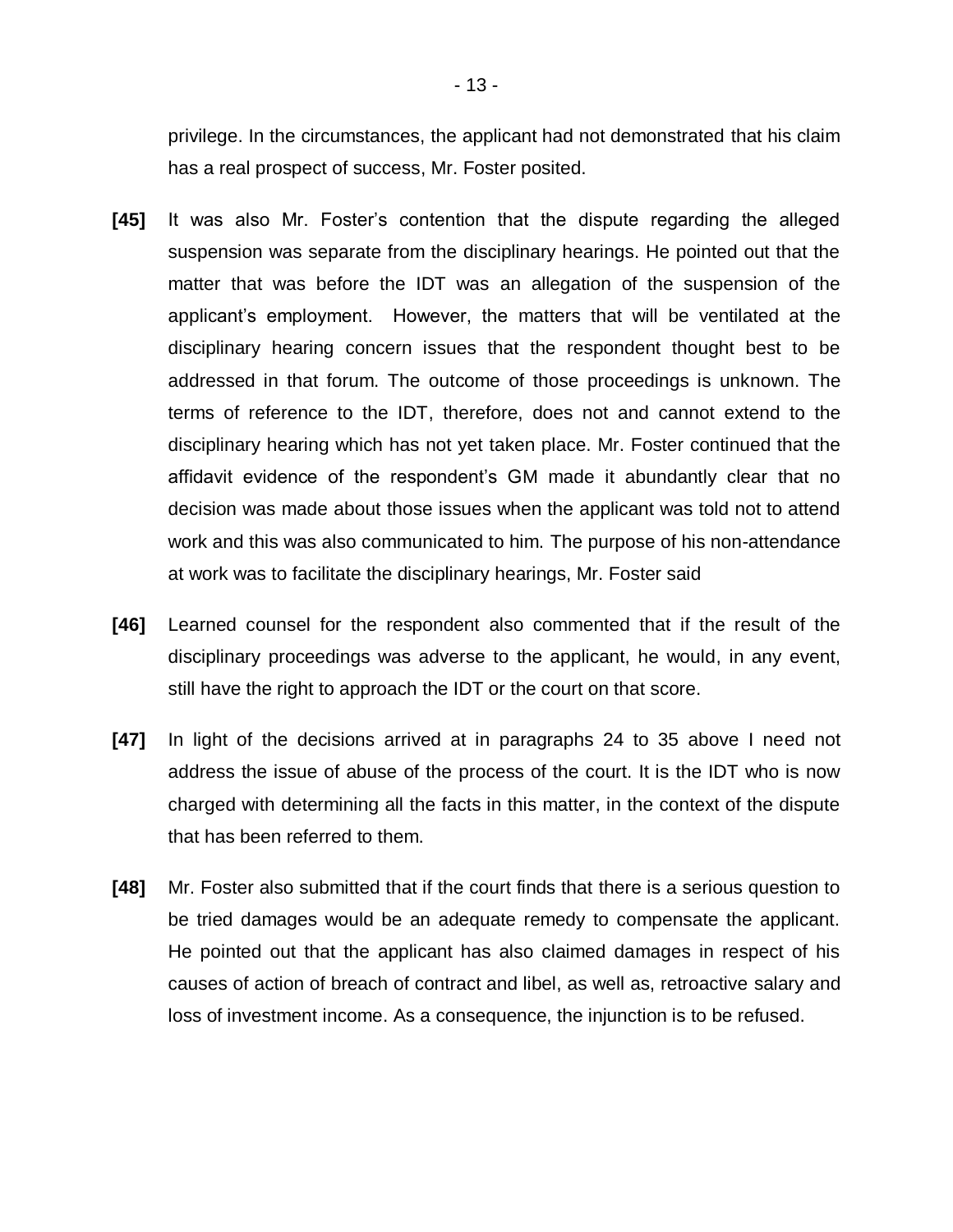- **[49]** It was Mr. Foster's contention that if the court disagrees that damages would be an adequate remedy, the balance of convenience does not favour the grant of an injunction because of the following:
	- i) the applicant though not at work is still being paid his full salary and emoluments pending the outcome of the disciplinary hearing. It is more prejudicial to the respondent to continue paying full salary while awaiting the decision of the IDT on the dispute in regard to the purported suspension, a procedure that could take months;
	- ii) it was also more prejudicial to the respondent to have the applicant return to work in circumstances where its trust and confidence in him and his ability to perform his duties have been eroded;
	- iii) the applicant, on the other hand, suffers no prejudice in proceeding with the disciplinary hearing that may well result in his vindication and return to work;
	- iv) the balance of convenience in terms of time, costs and balancing the right of the employer to protect his business interests by conducting disciplinary hearings when necessary, as well as, the right and desirability of the employee to have allegations against him determined as quickly as possible, tips the balance of convenience in the respondent's favour.
- **[50]** Additionally, the applicant has not given evidence that he is willing to abide by any undertaking as to damages that the court may require and that he would be in a position to honour that undertaking.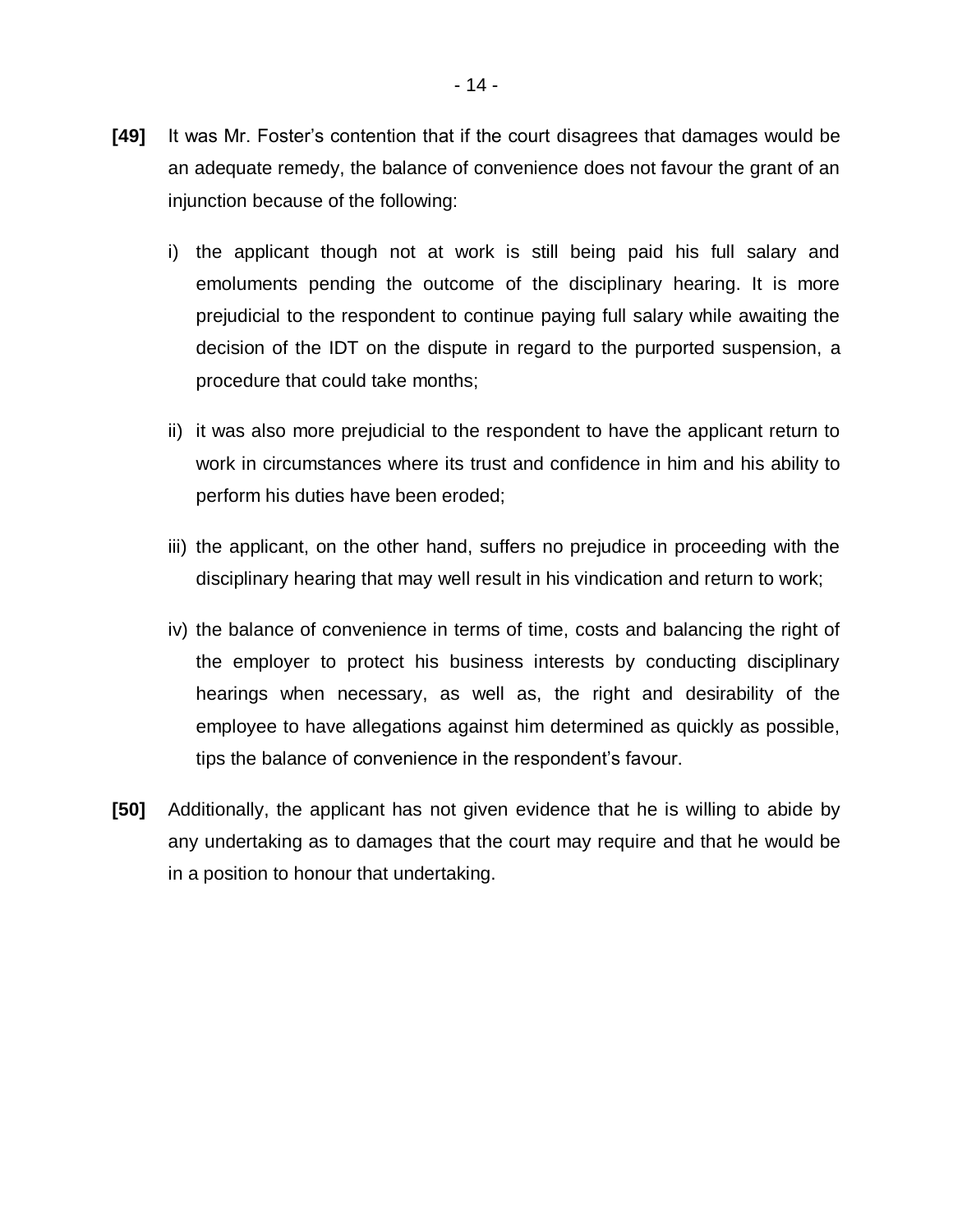### **The Law**

- **[51]** When contemplating whether or not to grant an interim injunction, the court should bear certain considerations in mind. Although the highly regarded judgment of Lord Diplock in **American Cyanamid Co v Ethicon Ltd** [1975] 1 All E.R. 504 remains the leading case on this area of the law, the central principles enunciated in that case were recently reiterated in **National Commercial Bank Jamaica Ltd v. Olint Corporation Ltd [2009]** 1 WLR 1405, a decision of the Judicial Committee of the Privy Council.
- **[52]** The approach that is to be taken by the court when considering an application of this nature was succinctly captured by McIntosh JA in **Heather Montaque (Executrix of the Estate of Seaton Montaque) v GM and Associates and George Gordon** [2013] JMCA App 7 at paragraph 16 of the judgment:

*"[16]... Indeed, there is no dispute between the parties as to the applicable law in this area and I need do no more than refer to the leading case of American Cyanamid and Co v Ethicon [1975] 1 All ER 504 approved and applied in National Commercial Bank v Olint, for a clear exposition of the principles which must guide the court in determining whether or not injunctive relief is to be granted or withheld. Applying those principles I must first determine whether the applicant has shown that there is a serious issue to be tried. If that requirement is not met then the application fails in limine. If it is determined that there is a serious issue to be tried I must go on to determine whether damages would be an adequate remedy as in that event and if so, the injunction should not be granted. However, if an award of damages would not be an adequate remedy then I must consider the application on a determination of where the balance of convenience lies in relation to the respective positions of the parties."*

**[53]** Lord Hoffmann, who delivered the opinion of the Board in **NCB v Olint,** clarified the approach in this manner:

> *"[16] ...The purpose of such an [interlocutory] injunction is to improve the chances of the court being able to do justice after a determination on the merits at the trial. At the interlocutory stage, the court must therefore assess whether granting or withholding the injunction is likely to produce a just result. As the House of Lords pointed out in American Cyanamid*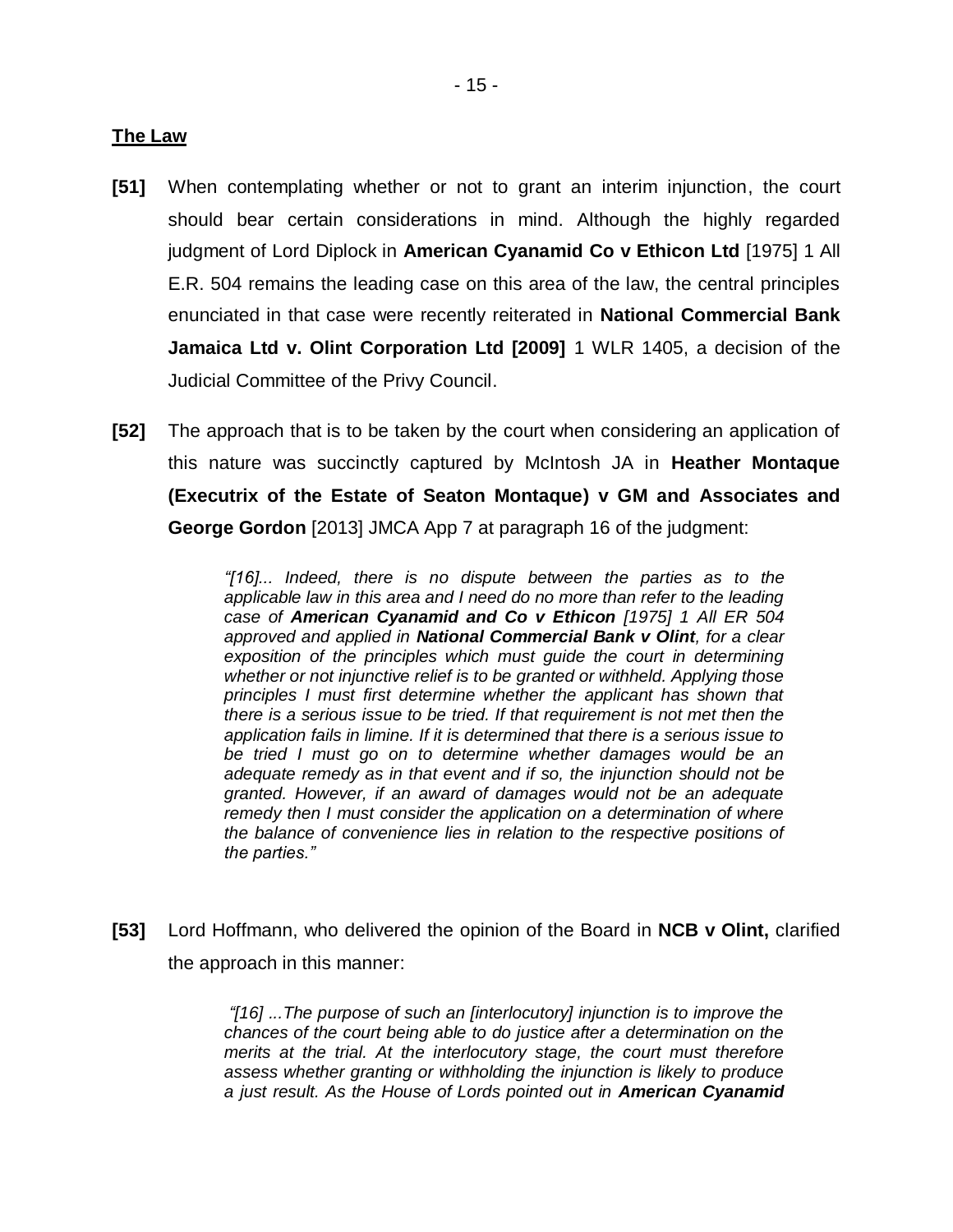*Co v Ethicon Ltd [1975] AC 396, that means that if damages will be an adequate remedy for the plaintiff, there are no grounds for interference with the defendant's freedom of action by the grant of an injunction. Likewise, if there is a serious issue to be tried and the plaintiff could be prejudiced by the acts or omissions of the defendant pending trial and the cross-undertaking in damages would provide the defendant with an adequate remedy if it turns out that his freedom of action should not have been restrained, then an injunction should ordinarily be granted.*

*[17] In practice, however, it is often hard to tell whether either damages or the cross-undertaking will be an adequate remedy and the court has to engage in trying to predict whether the granting or withholding of an injunction is more or less likely to cause irremediable prejudice (and to what extent) if it turns out that the injunction should not have been granted or withheld, as the case may be. The basic principle is that the court should take whichever course seems likely to cause least irremediable prejudice to one party or the other...*

*[18] Among the matters which the court may take into account are the prejudice which the plaintiff may suffer if no injunction is granted or the defendant may suffer if it is; the likelihood of such prejudice actually occurring; the extent to which it may be compensated by an award of damages or enforcement of the cross-undertaking; the likelihood of either party being able to satisfy such an award; and the likelihood that the injunction will turn out to have been wrongly granted or withheld, that is to say, the court's opinion of the relative strength of the parties' cases.*

*[19]... What is required in each case [whether the application is for a mandatory or prohibitory injunction] is to examine what on the particular facts of the case the consequences of granting or withholding of the injunction is likely to be. If it appears that the injunction is likely to cause irremediable prejudice to the defendant, a court may be reluctant to grant it unless satisfied that the chances that it will turn out to have been wrongly granted are low; that is to say, that the court will feel, as Megarry J said in Shepherd Homes Ltd v Sandham [1971] Ch 340, 351, "a high degree of assurance that at the trial it will appear that the injunction was rightly granted".*

[20]... What matters is what the practical consequences of the actual *injunction are likely to be..."* 

**[54]** Learned Queen's Counsel Mrs. Gibson Henlin encapsulates the approach by referring to the dicta of Chadwick J in **Nottingham Building Society v Eurodynamics Systems Plc** [1993] F.S.R. 468 at 474 that the general principle that is to be taken from **NCB v Olint** and other cases that have since applied it is that "the overriding consideration for the court is to take the course that is likely to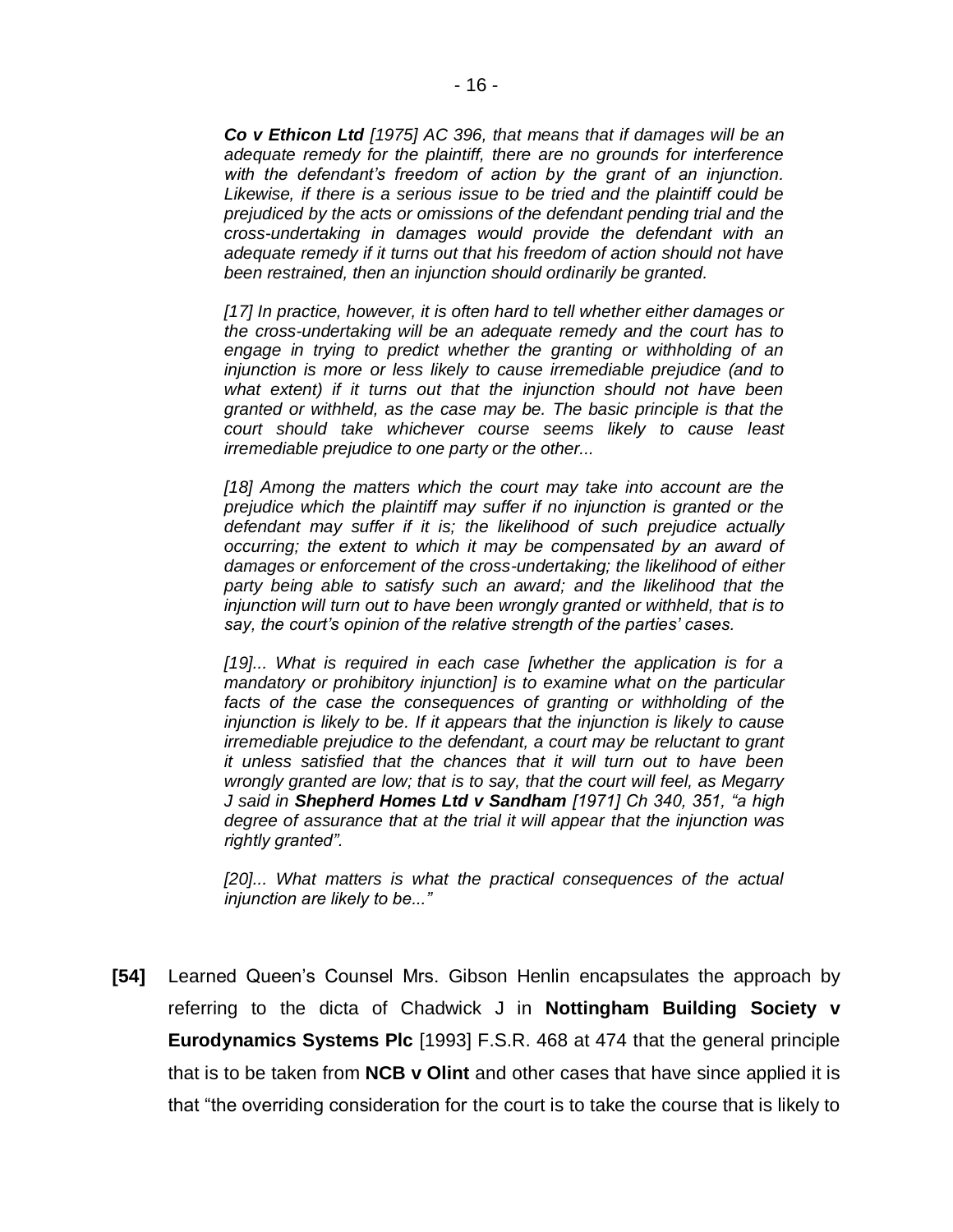involve the least risk of injustice if it [the granting or withholding of the injunction] turns out to be wrong."

### **Is there a serious issue to be tried?**

- **[55]** The claim as a whole, as distinct from the reliefs/remedies being sought, is for breach of contract of employment, libel, loss of investment income and retroactive salary. It is stated in the particulars of claim and the applicant's affidavit that in addition to his contract of employment, the terms and conditions of his employment are governed by the respondent's employment handbook which specifically incorporates the labour laws of Jamaica which includes the LRIDA and the Code.
- **[56]** The applicant is alleging that the respondent, being well aware that the dispute between them concerning his suspension is pending before the IDT, has breached his contract of employment by:
	- (1) refusing to attend conciliation proceedings;
	- (2) convening a disciplinary panel and is proceeding with the disciplinary hearing against the applicant while the referral to the IDT regarding his suspension is pending;
	- (3) failing or refusing to submit to the jurisdiction of the Minister of Labour in keeping with the LRIDA and Code which provides the procedure for dealing with the dispute regarding the applicant's suspension;
	- (4) acting in a manner designed to frustrate and circumvent the objective of the LRIDA and Code by seeking to deprive the applicant of the benefits conferred by them in relation to the determination of his suspension which is before the IDT;
	- (5) preventing the applicant from adjudicating or pursuing his dispute at the IDT as contemplated by and provided for in his contract of employment;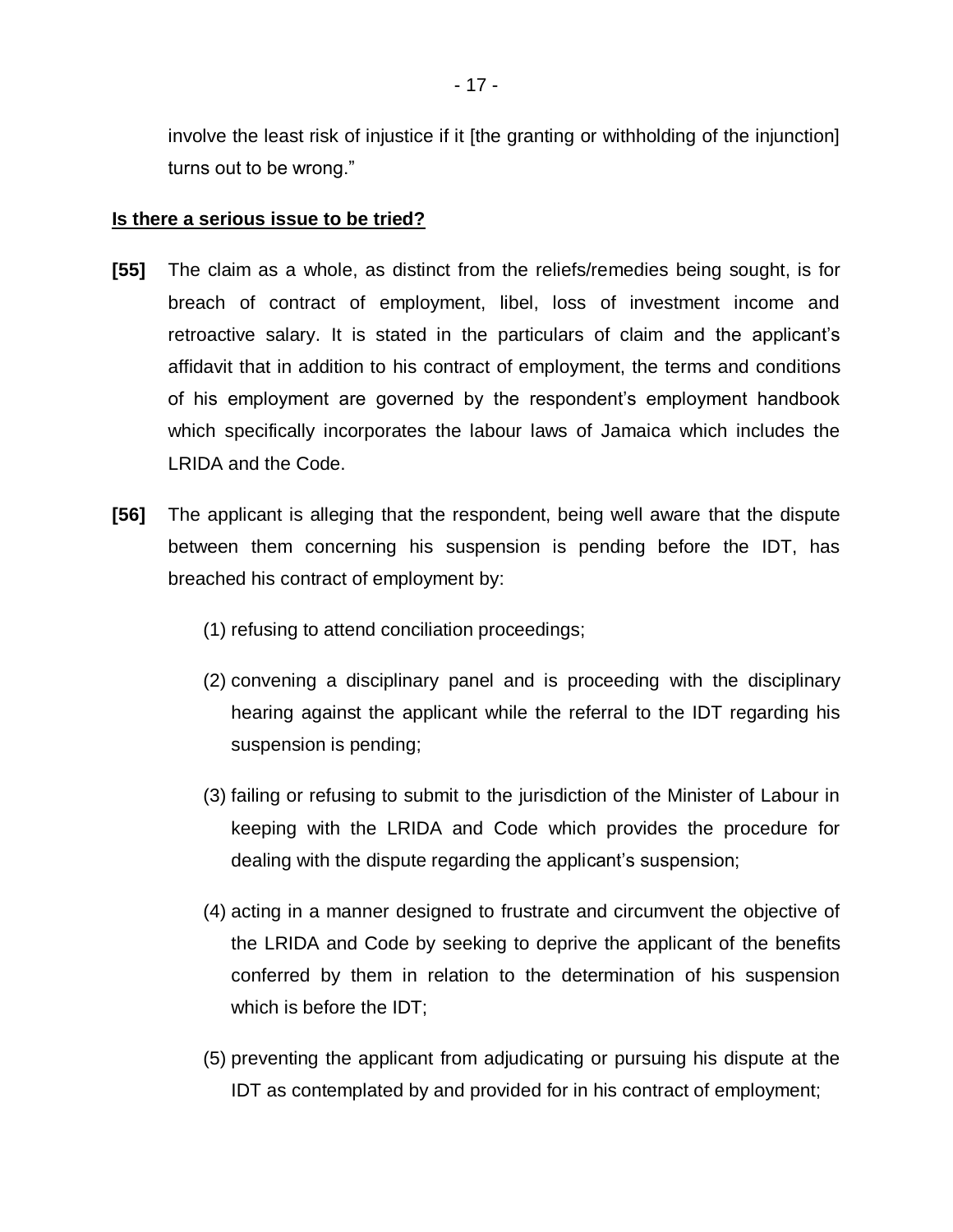- (6) acting in a manner that is calculated or is likely to destroy or seriously damage the relationship of trust and confidence existing between the applicant and respondent;
- (7) failing to deal fairly with the claimant and provide for his economic security by carrying out its obligations under the employment contract in good faith;
- (8) making unsubstantiated allegations against the applicant which jeopardise the employment relationship between the parties; and
- (9) acting in bad faith when it suspended the applicant without reference to his employment contract or the Code and acting in a manner to deny the applicant access to the IDT.
- **[57]** The other aspects of the particulars of claim are concerned with the claim for libel, loss of investment income and retroactive salary that have no nexus to the interim relief that is being sought. However, these are the issues that will be ventilated at trial. The applicant sought the same relief in his particulars of claim as he did in the claim form.
- **[58]** The applicant's affidavits in support of the application for interim relief confirmed the matters that were raised in his particulars of claim. He has deponed that the disciplinary hearing is based on the same facts that gave rise to his suspension (see paragraph 4 of the applicant's third affidavit in support of the application filed on April 19, 2017).
- **[59]** Mrs. Street-Forrest in her affidavit filed on April 28, 2017 indicated that the reason the applicant was asked not to attend work was to facilitate either the discussions with him or a disciplinary hearing (see letter dated January 13, 2017) and not because he was suspended. He was placed on administrative leave pending the outcome of either those discussions or the disciplinary proceedings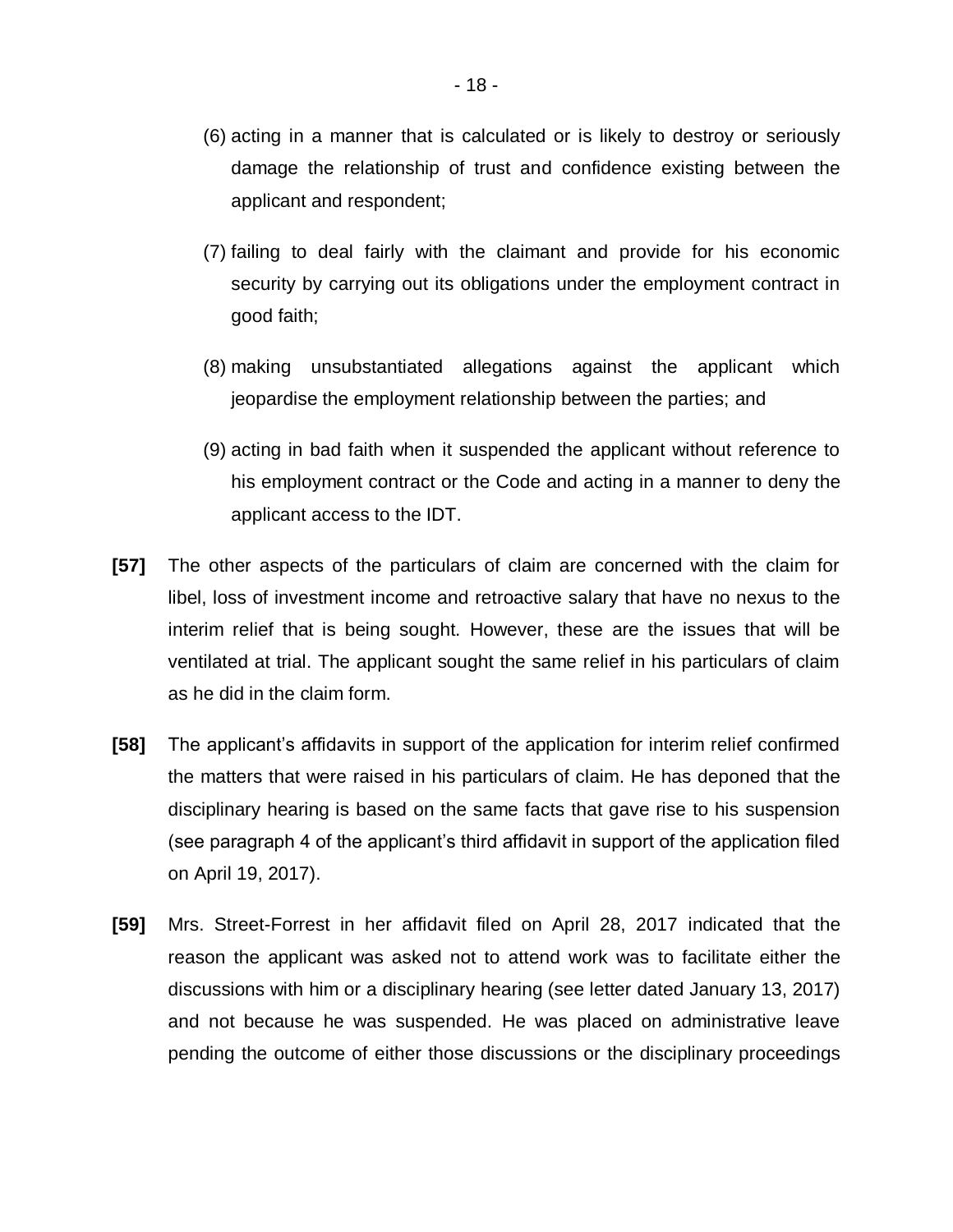and not because there has been any determination of the issues that will be ventilated at the disciplinary hearing.

- **[60]** She also averred that the JSE has complied with the requirements of the Code as he was informed of the issues giving rise to the hearing, he will be able to state his case before an independent panel and to be represented by a person of his choice. If the decision of the panel is adverse to the applicant, he is entitled to an appeal and if still dissatisfied, he can approach the Ministry of Labour or the courts for redress.
- **[61]** In deciding whether or not there is a serious issue to be tried I am mindful of the guidance provided by Lord Diplock in **American Cyanamid** that:

*'It is no part of the court's function at this stage of the litigation to try and resolve conflicts of evidence on affidavit as to the facts on which the claims of either party may ultimately depend or to decide difficult questions of law which call for detailed argument and mature considerations. These are matters, to be dealt with at trial.*

- **[62]** Having examined the claim, particulars of claim and the evidence I find that the following issues arise:
	- i) whether or not to proceed with the disciplinary hearing while the dispute concerning the applicant's alleged suspension is still pending would be in breach of the terms and conditions of his employment in light of the incorporation of the provisions of the LRIDA and the Code in his contract of employment;
	- ii) whether by taking steps to proceed with the disciplinary proceedings, the JSE is acting in a manner designed to frustrate and circumvent the objective of the LRIDA and Code by seeking to deprive the applicant of the benefits conferred by them in relation to the determination of his suspension which is before the IDT in breach of the terms and conditions of his employment;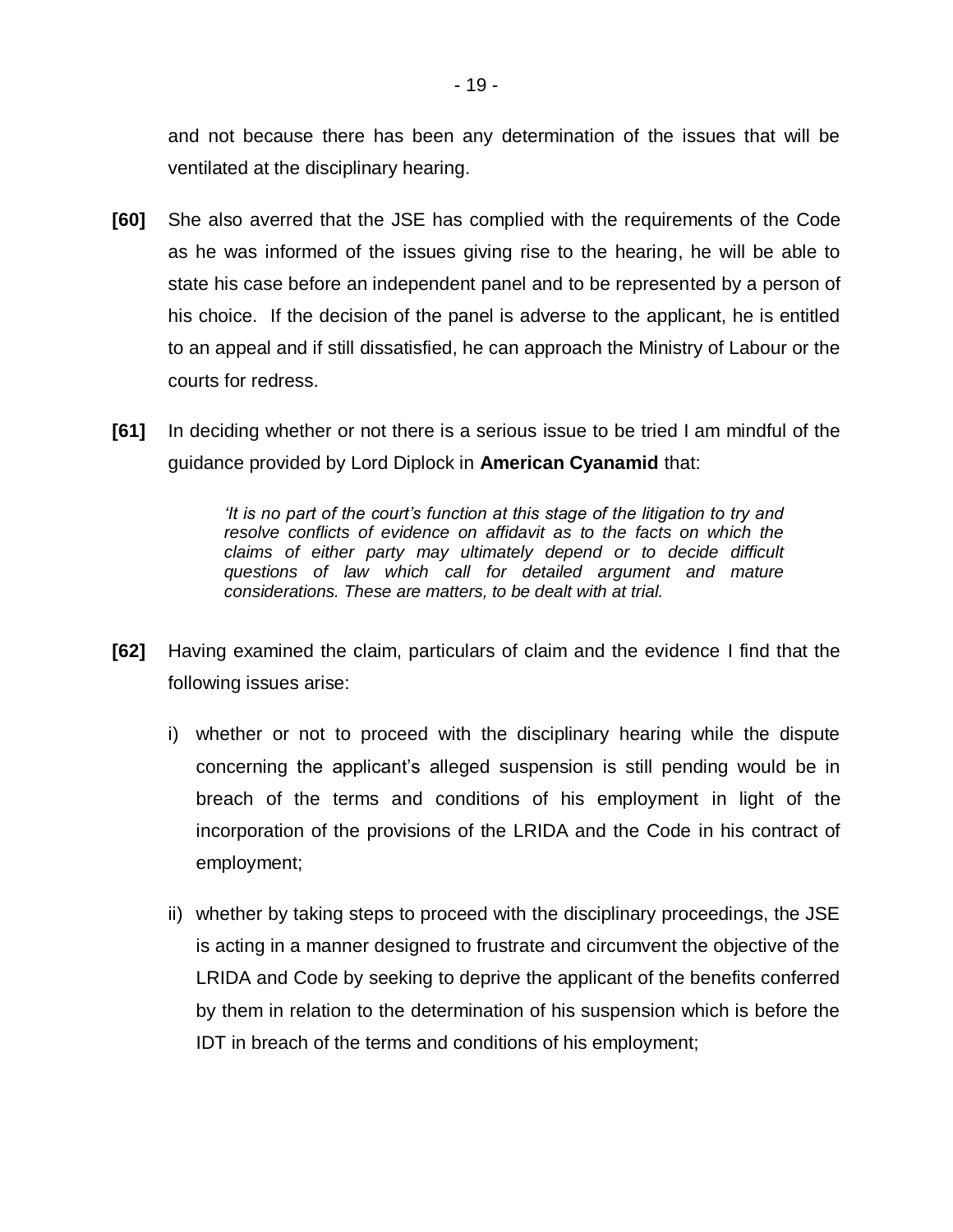- iii) whether the disciplinary hearing (and in particular an adverse outcome) would prevent the applicant from adjudicating or pursuing the dispute relating to his suspension at the IDT as contemplated and provided for in his contract of employment.
- **[63]** I have considered that these could be classified as serious issues to be tried and so find. Having found that there are serious issues to be tried I will now consider whether an award of damages is adequate.

### **Will damages be an adequate remedy?**

- **[64]** The substantive claim in this matter is for breach of contract, libel, retroactive salary and loss of investment income. The applicant is himself seeking damages as the redress for these purported ills. I am inclined to agree with learned Counsel Mr. Foster that it does appear that damages would be an adequate remedy.
- **[65]** Learned counsel Mrs. Gibson Henlin submitted that damages could not adequately compensate the applicant because as she said, "his interest in his job is akin to a property right and his right to this property interest and deprivation without reference to the specially created regime cannot be adequately compensated in damages."
- **[66]** As attractive as this submission may seem, and I will admit that it did at first cause the court some anxiety, I must disagree. Firstly, the evidence does not support that he has been deprived of his job without any reference to the "specially created regime". Secondly, in the context of the substantive claim, if liability is ascribed to the respondent in respect to all the causes of action pleaded, damages would still be the appropriate and adequate remedy to compensate him for any loss he suffers.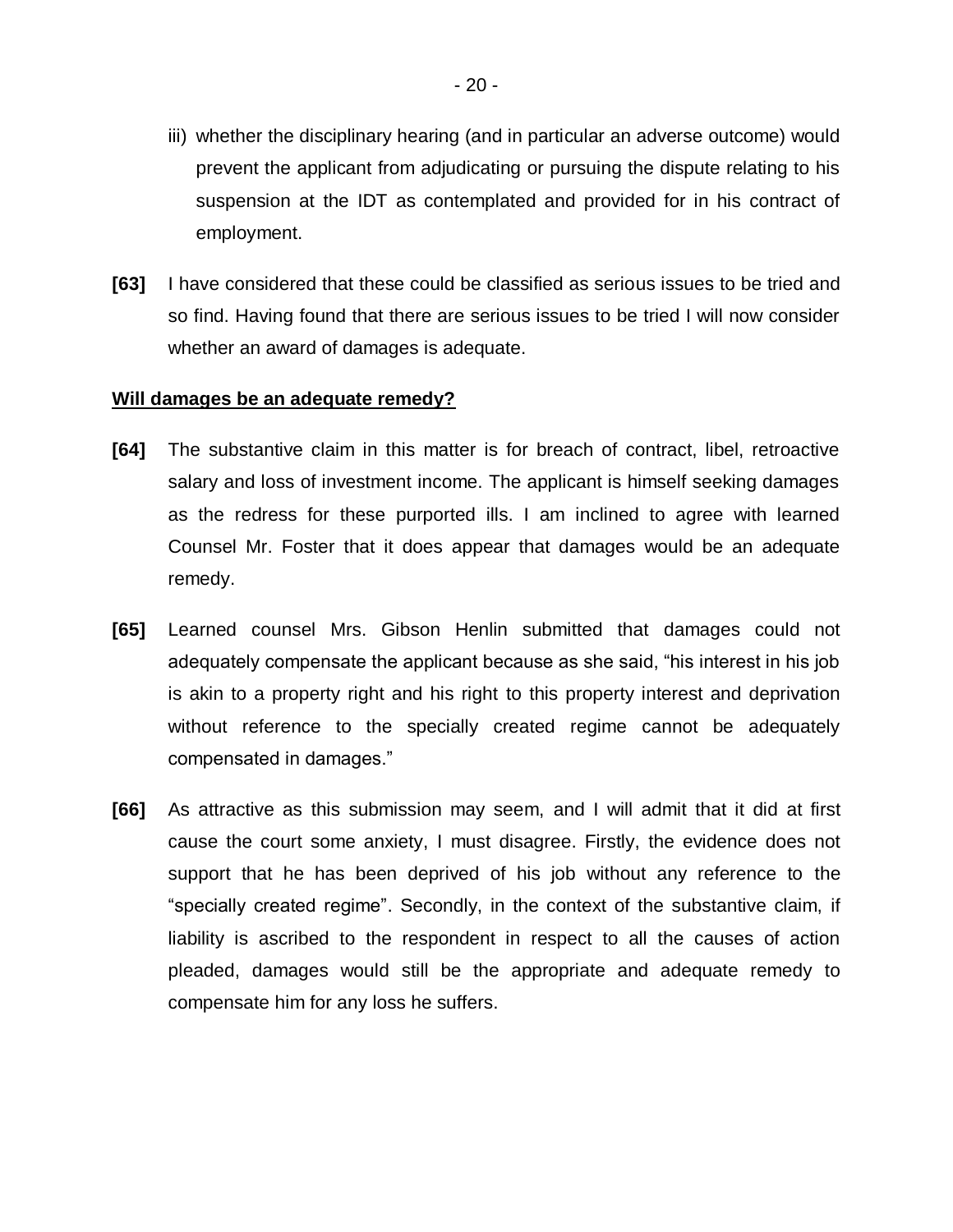- **[67]** I have noted that there is no evidence before the court that the JSE is not a viable organisation and therefore would not be in a position to meet an award of damages if one should be made against it.
- **[68]** On this limb the application for interim injunction would fail. However, if I am wrong I have gone on to consider the balance of convenience.

### **In whose favour does the balance of convenience lies?**

- **[69]** In weighing the balance of convenience I remind myself that I may take into account the prejudice which the plaintiff may suffer if no injunction is granted; the prejudice to the defendant if it is; the extent to which it may be compensated by an award of damages or enforcement of the cross-undertaking and the likelihood of either party being able to satisfy such an award. The fundamental principle is that the court should take "whichever course seems likely to cause the least irremediable prejudice to one party or the other."
- **[70]** The course, in my view, that would result in the least irremediable harm would favour the respondent and the withholding of the injunction for the following reasons:
	- i) The injunction would require that the respondent continue to pay the applicant his full salary and emoluments until the outcome of the dispute regarding his alleged suspension and more likely than not until the outcome of the disciplinary proceedings. The court is not unmindful that after the IDT's determination, there may well be an appeal. This may take several months or even years. In practical terms this could result in significant costs to the JSE which will not be recoverable in any event.
	- ii) The injunction would require that the disciplinary hearing to resolve the allegations made against the applicant be halted, and for how long this would be anyone's guess, in light of my observations above. This would affect not only the rights of the JSE as an employer, to conduct disciplinary proceedings